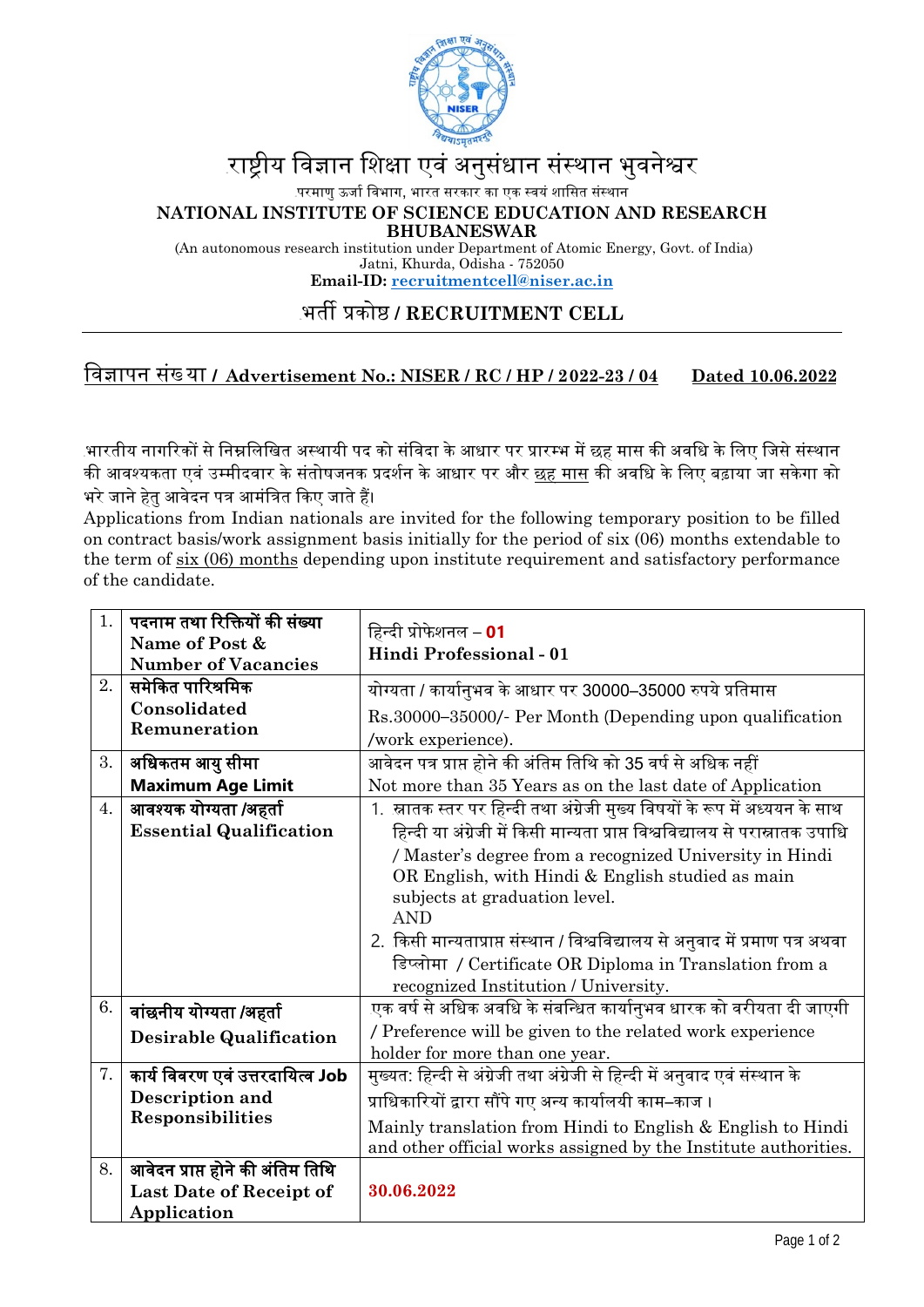#### **<sup>0</sup>**सामान्य शत� **/ GENERAL CONDITIONS:**

- 1. यह पद पूरी तरह से अस्थायी है अत: इस पद पर नियुक्ति नाइसर में किसी भी अन्य पद पर नियुक्ति के विचार / समावेश हेत परोक्ष अथवा अपरोक्ष रूप से कोई अधिकार / दावा प्रदान नहीं करती है। The position is purely temporary and does not confer any right / claim, implicit or explicit for consideration / absorption against any post in NISER.
- 2. पदग्राही की सेवाएं संस्थान में उसके पदभार ग्रहण के समय हस्ताक्षरित अनुबंध के नियमों तथा शर्तों के अधीन विनियमित / शासित होंगी। The services of the incumbent will be regulated / governed by the terms and conditions of the contract to be signed by the incumbent at the time of joining the Institute.
- 3. उम्मीदवारों को अपना आवेदन इस विज्ञापन के पृष्ठ 3-4 पर दिये गए फार्म में विधिवत भरकर भरे हुए आवेदन पत्र की स्कैन की गई प्रतिलिपि को अन्य सभी प्रमाणपत्रों.अंकतालिकाओं (10 वीं आगे), अनभव प्रमाण पत्र यदि कोई हो, यदि सरकारी/स्वायत्त संगठनों में नियोजित हैं तो अनापत्ति प्रमाण पत्र की स्कैन की गई प्रतिलिपियों के साथ दिनांक 30.06.2022 तक recruitmentcell@niser.ac.in म� भेजना होगा। Candidates need to fill up the application form (Page 3-4 of this advertisement) and

send the scanned copies of the filled-in application form along with self-attested copies of all certificates, mark sheets (10th onward), experience certificate if any, NOC if employed in government / autonomous organizations **to [recruitmentcell@niser.ac.in](mailto:recruitmentcell@niser.ac.in) by 30.06.2022.**

- 4. इस पद पर भर्ती के लिए आवेदकों से कोई आवेदन शुल्क नहीं लिया जाना है। No application fee is being charged from the applicants against this recruitment.
- 5. उम्मीदवारों के पास एक वैध ई-मेल आईडी और मोबाइल नंबर होना आवश्यक है । इसे भर्ती की प्रक्रिया पुरी होने तक सक्रिय रखा जाना चाहिए।

Candidates are required to have a valid e-mail ID and Mobile Number. It should be kept active till the process of recruitment is completed.

- 6. .नाइसर रिक्ति को भरने या बिना कोई कारण बताए इसे रद्द करने का अधिकार सुरक्षित रखता है। NISER reserves the right to fill up the vacancy OR to cancel it without assigning any reason thereof.
- 7. संस्थान उम्मीदवारों की शॉर्टलिस्टिंग के उद्देश्य से योग्यता / अनुभव के उच्च मानदंड निर्धारित कर सकता है या िलिखत परीक्षा आयोिजत कर सकता है।

Institute may set higher criteria in terms of qualification / experience OR conduct the written test for the purpose of short listing of the candidates.

8. .चयन साक्षात्कार के आधार पर किया जाएगा। साक्षात्कार की तिथि के बारे में शॉर्ट-लिस्टेड उम्मीदवारों को केवल ई-मेल के माध्यम से सूचित किया जाएगा। उम्मीदवारों को साक्षात्कार के समय सभी मूल दस्तावेजों को सत्यापन के िलए �दखाना आवश्यक होगा।

The selection will be made on the basis of interview only. The date of interview will be communicated to the short-listed candidates through email only. Candidates are required to produce all the original documents at the time of interview for verification.

- 9. साक्षात्कार केवल नाइसर परिसर, जटनी, खुर्दा, ओडिशा में आयोजित किया जाएगा। Interview will be conducted at NISER campus, Jatni, Khurda, Odisha only.
- 10. साक्षात्कार के लिए बुलाए जाने या पदभार ग्रहण के लिए उम्मीदवार को कोई यात्रा भत्ता का भुगतान नहीं किया जाएगा।

No TA/DA will be paid to the candidate, if called for interview or joining the position.

#### <sup>33</sup>िनदेशक / **Director**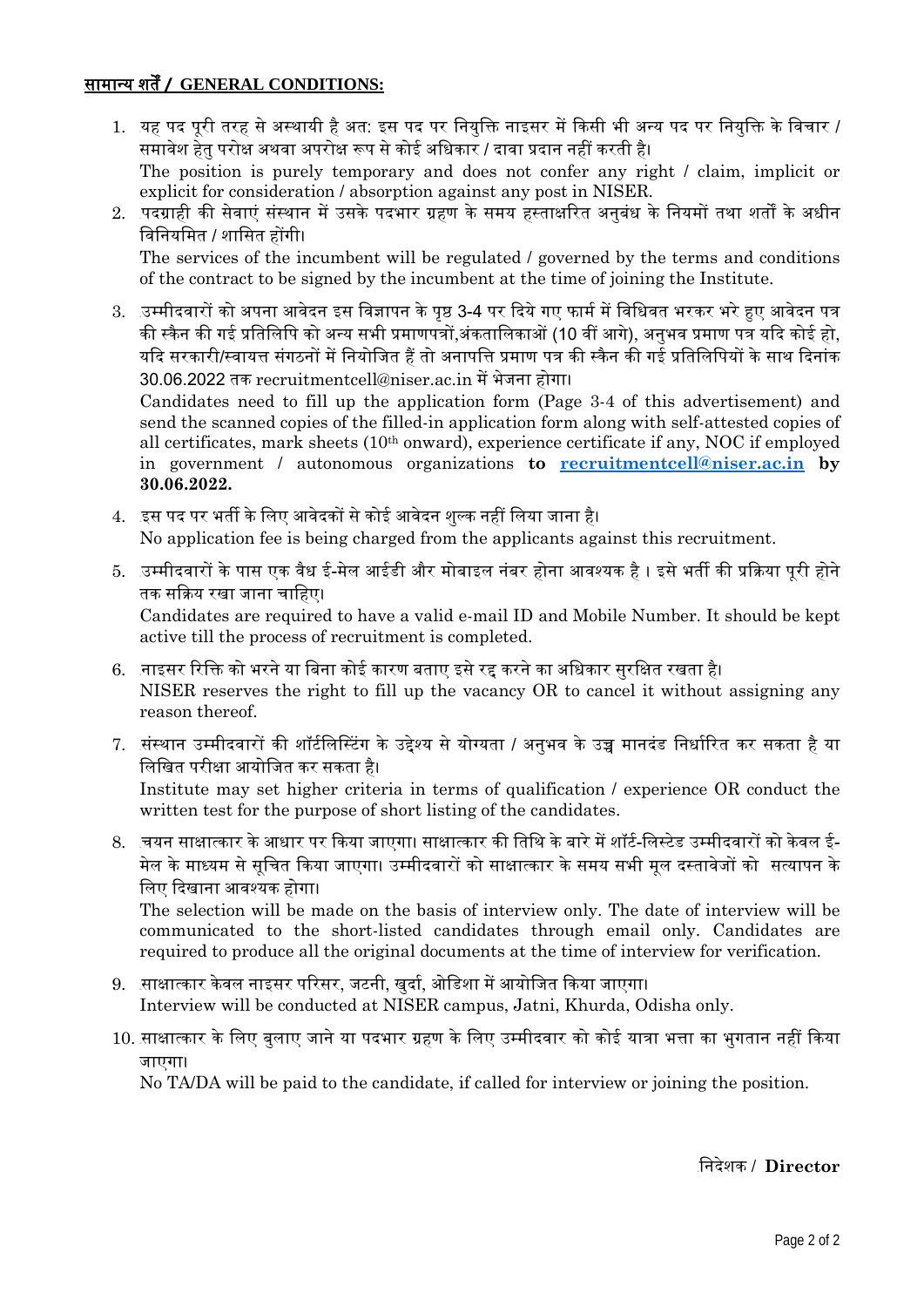

# राष्ट्रीय विज्ञान शिक्षा एवं अनुसंधान संस्थान भुवनेश्वर

.<br>परमाणु ऊर्जा विभाग, भारत सरकार का एक स्वयं शासित संस्थान

**NATIONAL INSTITUTE OF SCIENCE EDUCATION AND RESEARCH BHUBANESWAR**

(An autonomous research institution under Department of Atomic Energy, Govt. of India) Jatni, Khurda, Odisha - 752050

**( Recruitment Cell )**

| विज्ञापन संख्या : NISER / RC / HP / 2022-23 / 04<br>"हिंदी प्रोफेशनल" के अस्थाई पद पर संविदा के आधार पर भर्ती के लिए आवेदन<br>Application for recruitment to the post of Hindi Professional | Paste your recent<br>colour passport<br>photograph                                                                  |  |  |  |  |  |  |  |
|---------------------------------------------------------------------------------------------------------------------------------------------------------------------------------------------|---------------------------------------------------------------------------------------------------------------------|--|--|--|--|--|--|--|
| 1. पूरा नाम (स्पष्ट अक्षरों में)   Full Name (In Block Letters):                                                                                                                            |                                                                                                                     |  |  |  |  |  |  |  |
| 2.                                                                                                                                                                                          |                                                                                                                     |  |  |  |  |  |  |  |
| जन्मतिथि   Date of Birth<br>3.                                                                                                                                                              |                                                                                                                     |  |  |  |  |  |  |  |
| 4. उम्र   Age as on (दिनांक 30.06.2022)                                                                                                                                                     | <u> 1989 - Johann Barn, mars eta bainar eta baina eta baina eta baina eta baina eta baina eta baina eta baina e</u> |  |  |  |  |  |  |  |
| 5. पत्राचार के लिए डाक का पता                                                                                                                                                               |                                                                                                                     |  |  |  |  |  |  |  |
| Postal Address for Correspondence                                                                                                                                                           |                                                                                                                     |  |  |  |  |  |  |  |
|                                                                                                                                                                                             |                                                                                                                     |  |  |  |  |  |  |  |
| 6. स्थाई पता   Permanent Address                                                                                                                                                            |                                                                                                                     |  |  |  |  |  |  |  |
| 7. (a) कॉन्टैक्ट नं   Contact No.                                                                                                                                                           |                                                                                                                     |  |  |  |  |  |  |  |
| (b) ई-मेल   E-mail                                                                                                                                                                          |                                                                                                                     |  |  |  |  |  |  |  |
| 8. क्या अ.जा./ अ.ज.जा./अ.पि.व./ शा.वि. में आते हैं ?                                                                                                                                        |                                                                                                                     |  |  |  |  |  |  |  |
| Whether belongs to SC/ST/OBC/PWD                                                                                                                                                            |                                                                                                                     |  |  |  |  |  |  |  |

(जाित �माण-प� का नकल संल� �कया जावे*| Copy of Caste Certificate to be enclosed*)